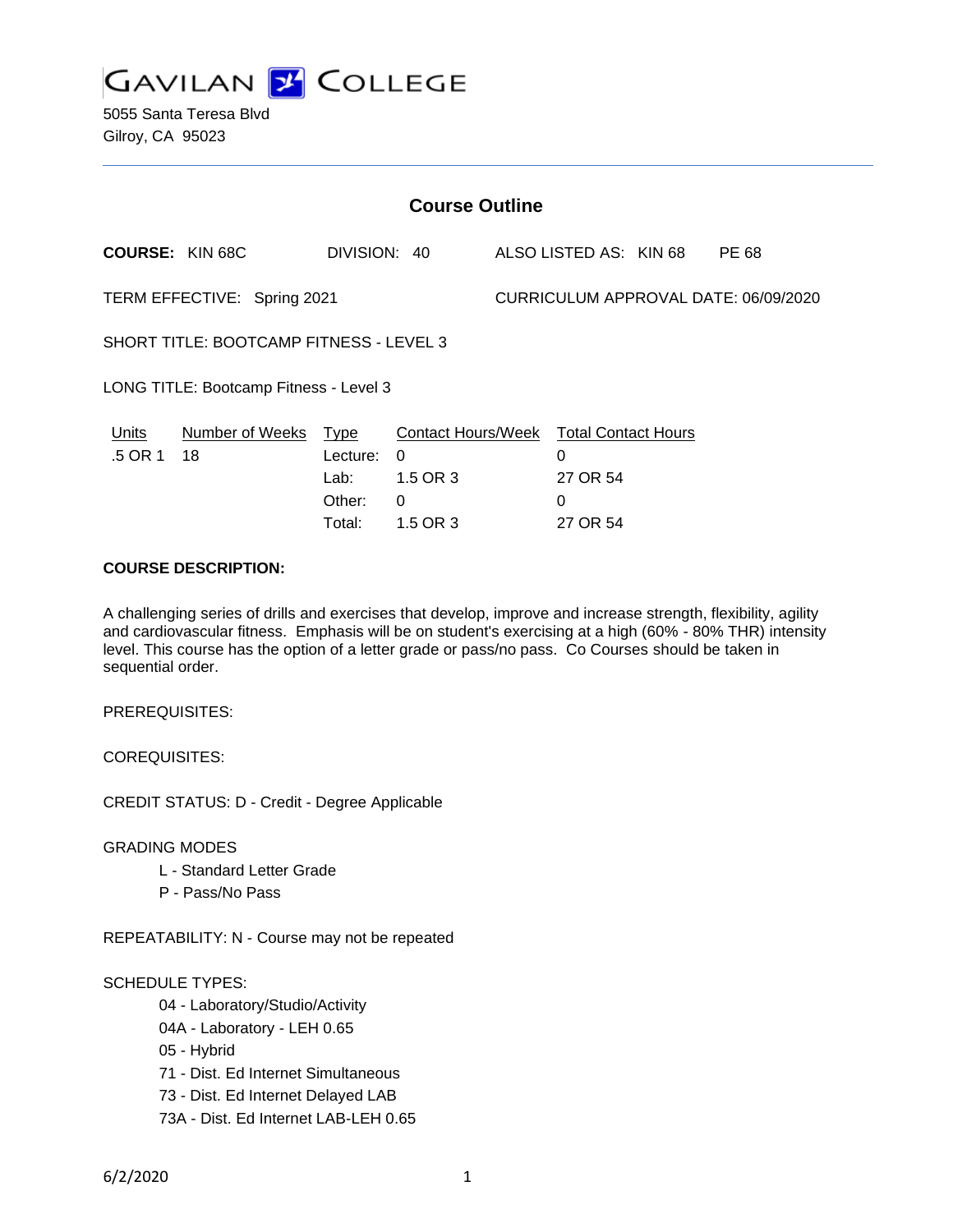## **STUDENT LEARNING OUTCOMES:**

By the end of this course, a student should:

1. Calculate their Target Heart Rate (THR) and then apply their THR to determine they are working out at 60% - 80% of their THR.

2. Demonstrate 3 upper body, 3 lower body, and 3 core advanced level strength exercises utilizing either one's body weight or resistance bands.

3. Demonstrate 2 core strength exercises and 2 core flexibility advanced level exercises for both the upper and lower body.

### **CONTENT, STUDENT PERFORMANCE OBJECTIVES, OUT-OF-CLASS ASSIGNMENTS**

Curriculum Approval Date: 06/09/2020

#### 1.5 - 3 Hours

Content: Introduction to class, including course syllabus, course expectations, grading, and attendance policies. Appropriate attire

will be discussed. Fitness assessments will be conducted (cardiovascular, upper body, lower body, and core strength). Review information from level 2 including how to determine Resting Heart Rate (RHR) and calculate Target Heart Rate (THR).

Student Performance Objectives: Participate in fitness assessments and determine their RHR and THR.

#### 3 - 6 Hours

Content: Review exercises performed in level 2. Advanced level agility and cardiovascular drills will be introduced, such as tuck jumps, squat reach and jump, and lunge jumps. Conditioning. Advanced level agility and cardiovascular drills will continue.

Student Performance Objectives: Demonstrate the drills introduced. Monitor their THR.

#### 3 - 6 Hours

Content: Conditioning. Check THR to determine if they are working at a 60% - 80% intensity level. Flexibility exercises will be introduced. Continue conditioning. Advanced level upper body, lower body, and core strength drills using the weight of one's body will be introduced, such as dips, tricep push up, side plank, alternating arms and legs superman, and diamond push up.

Student Performance Objectives: Demonstrate two different flexibility exercises. Utilize proper techniques. Monitor their THR.

#### 1.5 - 3 Hours

Content: Continue advanced level conditioning including such exercises as mountain climber and lunge to row. Advanced level strength drills will be incorporated into the conditioning routine (agility and cardiovascular), such as prone plank, one hand push up, and handstand.

Student Performance Objectives: Demonstrate the new exercises. Participate in class workouts.

#### 3 - 6 Hours

Content: Advanced level intervals will be introduced into the conditioning routine. Continue working on increasing cardiovascualar fitness through the use of interval drills. Combine 5 - 7 exercises into a routine, for example: 20 lunge jumps, 10 diamond push ups, 30 seconds mountain climber, 20 seconds alternating arms and legs superman, 15 seconds right leg/15 seconds left leg jump rope, 20 seconds side plank, and 20 squat reach and jump. Check THR to make sure they are working at a 60% - 80% intensity level. Additional interval drills will also be introduced.

Student Performance Objectives: Calculate the appropriate training heart rate for intervals. Demonstrate the new exercises and participate in class workouts.

#### 3 - 6 Hours

Content: Complete mid-way fitness assessment. Continue advanced level exercise program. Jump roping will continue to be utilized as a means of conditioning, both in the regular exercise program and in the intervals.

Student Performance Objectives: Participate in mid-way fitness testing. Participate in conditioning exercises which continue to utilizing jump ropes.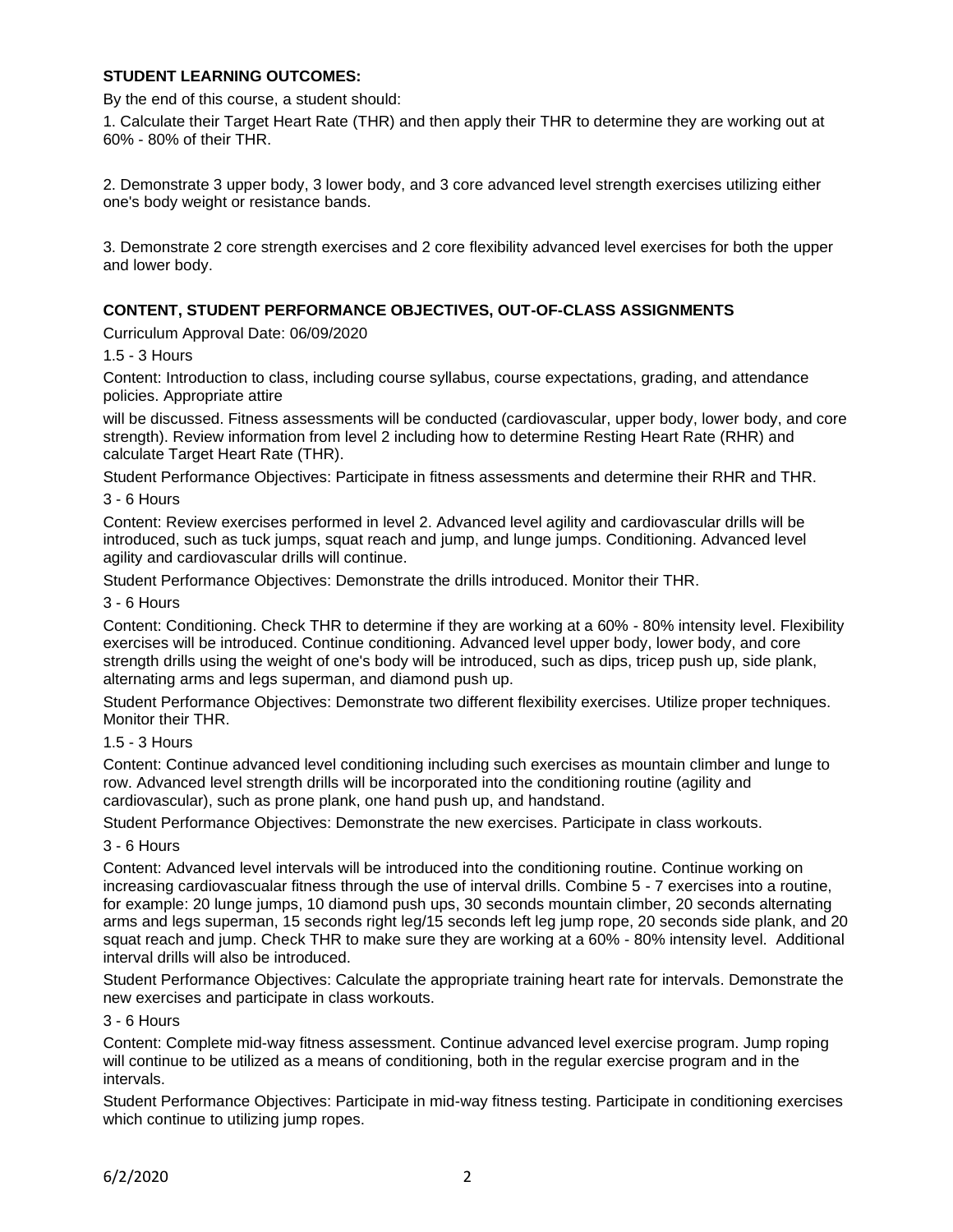## 3 - 6 Hours

Content: Continue advanced level workouts. Review use of the resistance band as a component of upper and lower body strength training and introduce its use in strengthening one's core. Additional exercises incorporating the use of resistance bands will be introduced, such as woodchoppers, reverse crunch, bent over row, incline chest press, and Russian twist.

Student Performance Objectives: Perform two upper body, two lower body, and two core strength exercises using the resistance band. Demonstrate any new exercises that are introduced and participate in class workouts.

### 3 - 6 Hours

Content: Continue advanced level conditioning program. Increase intensity and duration of conditioning. For example: students will complete more exercises per each routine, more seconds/repetitions per exercise, repeat the routine several times, and/or do a jump rope only or resistance band only routine. An example of a resistance only routine might be: 20 front squats, 30 seconds bent over row, 30 seconds glute bridge, 20 push ups, 20 woodchoppers, and 20 standing double bicep curl. Check THR to make sure they are working at a 60% - 80% intensity level. Also increase intensity and duration of strength exercises.

Student Performance Objectives: Participate in class workouts. Monitor their THR to determine their class workout intensity level.

### 4 - 10 Hours

Content: Continue advanced level conditioning program utilizing a variety of workouts, including the use of resistance bands and jump ropes. Check THR. Complete post fitness assessment.

Student Performance Objectives: Demonstrate 3 upper and 3 lower body advanced level strength exercises during the course of their workouts. Demonstrate 2 advanced level core

strength exercises during conditioning workouts. Participate in post testing.

2 Hours Final

## **METHODS OF INSTRUCTION:**

Demonstration, Guided Practice, Stations

## **METHODS OF EVALUATION:**

Problem-solving assignments Percent of total grade: 10.00 % 5% - 10% Calculate THR Skill demonstrations Percent of total grade: 40.00 % 30% - 50% Performance exams; Other: Pre and Post Fitness Assessment Other methods of evaluation Percent of total grade: 50.00 % 40% - 60% Class participation

## **REPRESENTATIVE TEXTBOOKS:**